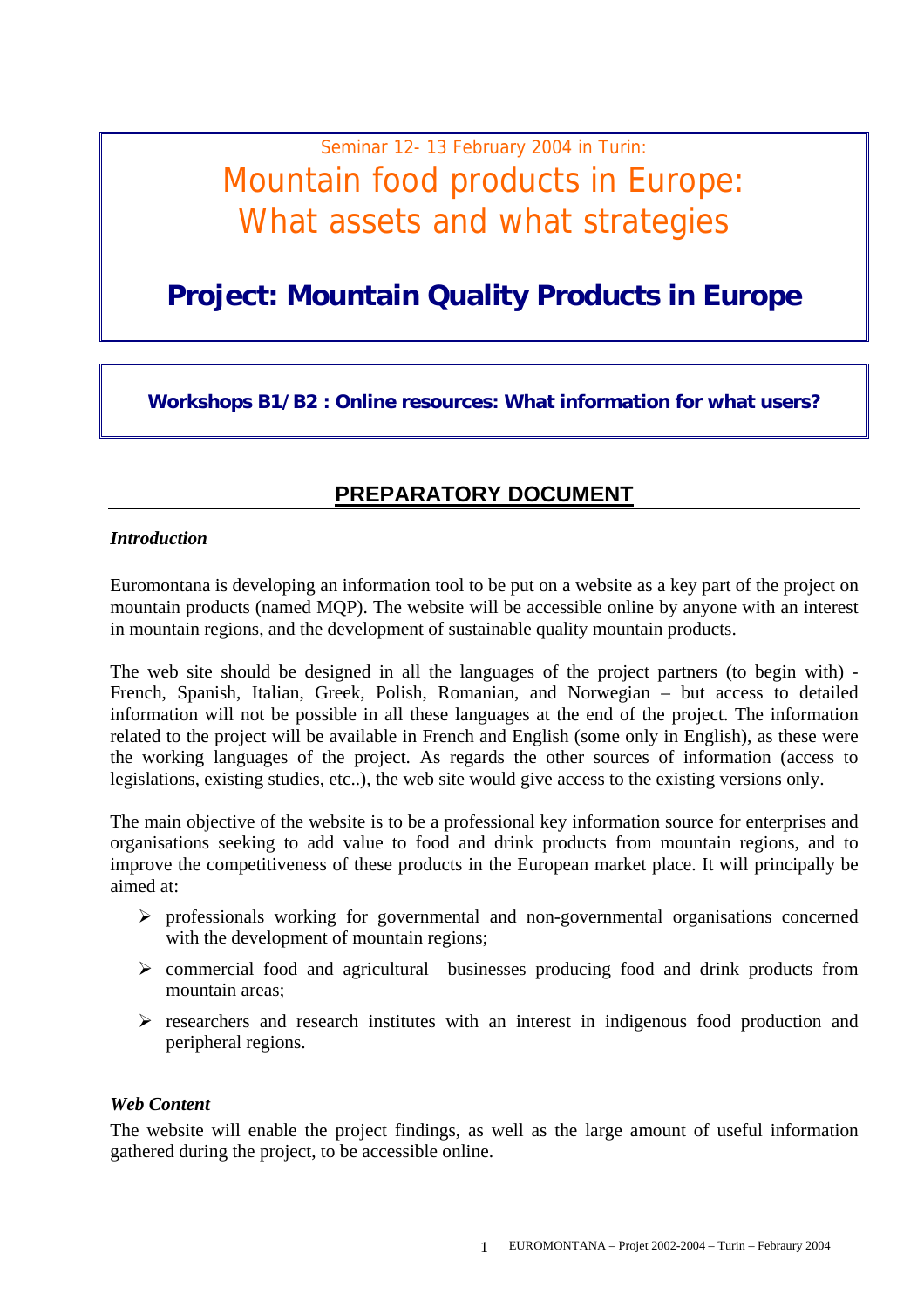Some part of the website will be based on the 120 food and drink products analysed, the 18 case studies which were carried out, the characteristics of the different study regions including their commercial and institutional approaches, and the research findings from the project.

Our intention is also to provide information on the following:

- $\triangleright$  the different approaches to quality and promotion, taken by commercial enterprises and public authorities in the different study regions
- $\triangleright$  private and public brands or marks used on products from mountain regions
- $\triangleright$  bibliography of studies relevant to quality mountain products.
- $\triangleright$  European legislation relating to quality and mountain food products.
- $\triangleright$  Useful contacts
- $\triangleright$  Links to related websites.

#### *Workshop B1 / B2*

Workshop B1/B2 is called *Online Resource – What Information for What Users?*

Each seminar participant will have received a range of documents before and during the seminar, as well as a number of seminar presentations, giving details of the various project findings.

While electronic versions of these various project reports can be put on the website, our aim is for the website to be dynamic – enabling the user to search for information from the MQP project which is of specific interest to them. We are also looking for the website to link to other sites which can provide valuable information relevant to mountain products

The purpose of this workshop is to:

- $\triangleright$  Outline to participants in more detail the proposed content of the website;
- $\triangleright$  Obtain the views of participants, through open discussion, as to what type of information they would be looking for the website to provide, and how they would like it presented.
- $\triangleright$  From participants own knowledge, identify other valuable studies and sources of information (electronic and paper), as well as useful organisations and contacts, to include in the website.

To maximise the value of the workshop, it would be most helpful if seminar participants could prepare in advance their ideas for points 2 and 3 above. In particular, if they could bring copies (or at least titles and names of authors) of relevant reports, as well as useful website addresses, contact details for useful organisations etc.

We look forward to your contribution to this important workshop.